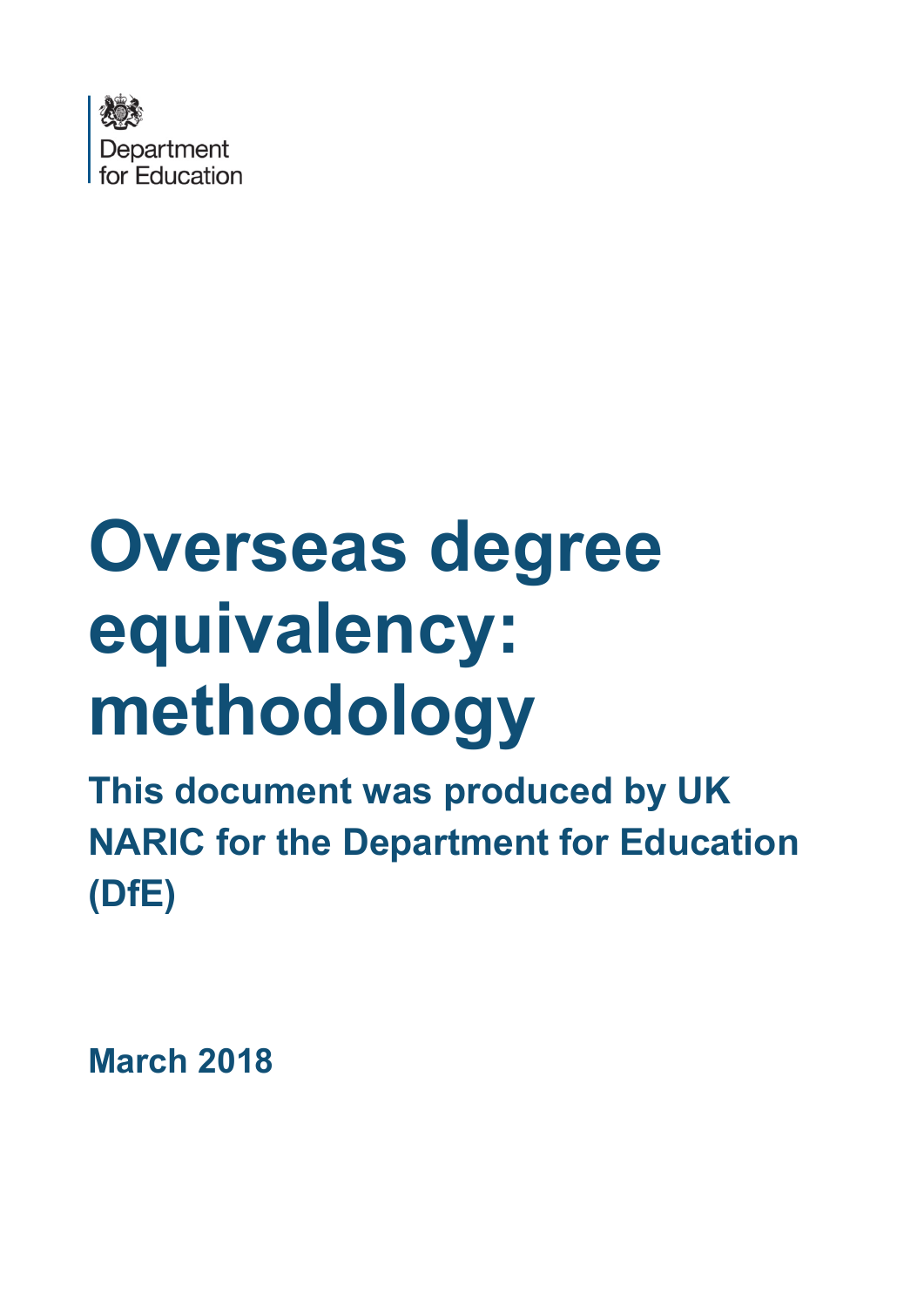# **Contents**

| $\mathbf{1}$ . | <b>Introduction</b>                                              | 3 |
|----------------|------------------------------------------------------------------|---|
| 2.             | Methodology                                                      | 4 |
|                | 2.1 The methodological process                                   | 4 |
|                | 2.1.1 Identification of relevant qualifications                  | 5 |
|                | 2.1.2 Data gathering and comparative analysis of grading systems | 6 |
|                | 2.1.3 Establishing grade comparability                           | 8 |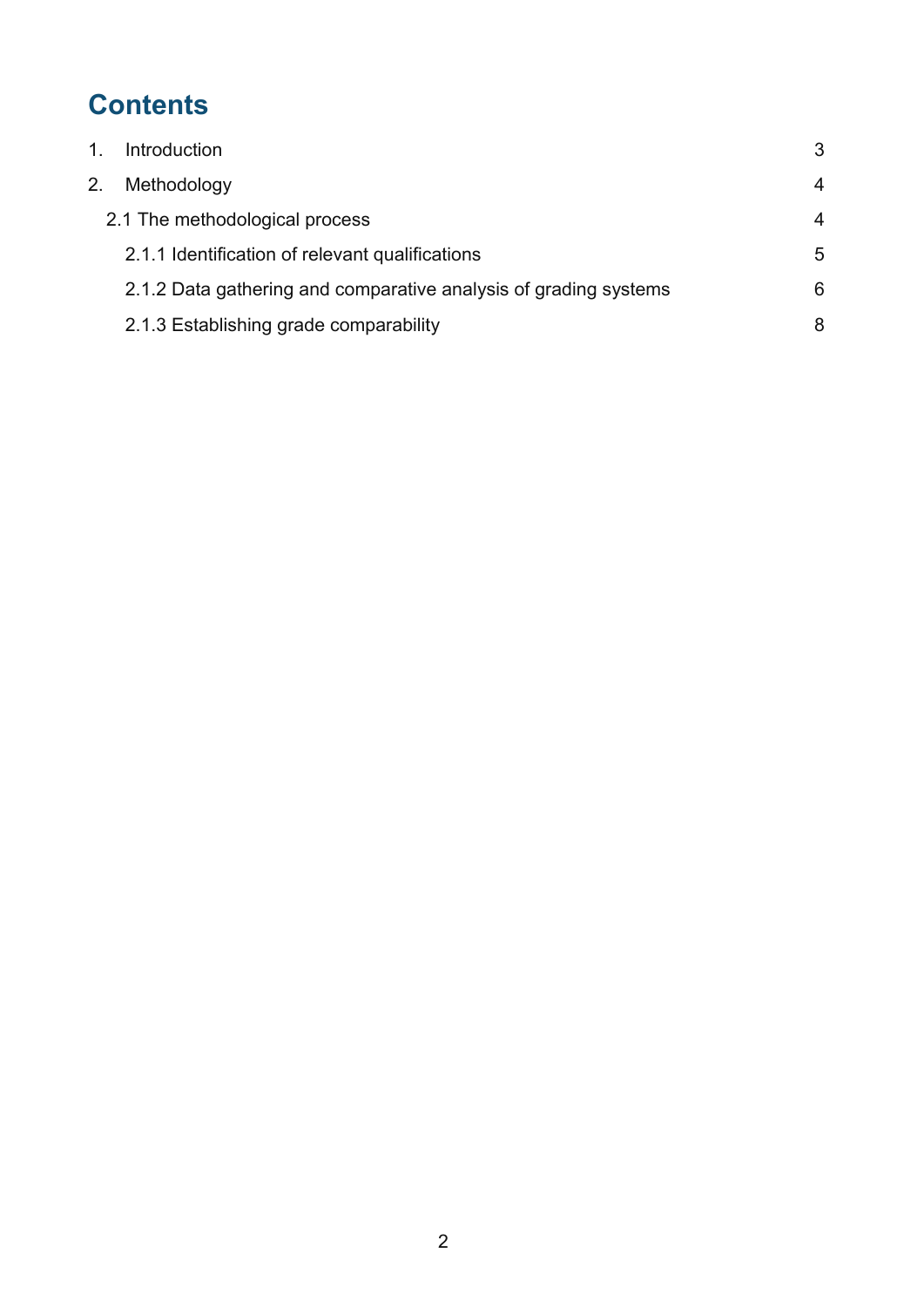# <span id="page-2-0"></span>**1. Introduction**

 $\overline{a}$ 

The current allocation of bursaries for postgraduate teacher training places in England is linked to the achievement of trainees at undergraduate level, with differing levels of financial incentive awarded to those with a 1st, 2.1 and 2.2 at Bachelor degree level.

To support the allocation of bursaries to holders of international qualifications, UK NARIC undertook a grade comparisons study in 2011 on behalf of the erstwhile Training and Development Agency for Schools (TDA) reviewing and comparatively analysing the qualifications of 160 education systems against the UK education system. Acknowledging that education systems, along with the extent of information available on them, continue to evolve, UK NARIC was commissioned by the Department for Education, in February 2015, to undertake a new grade comparison study for the following 41 countries:

| Australia             | Estonia | Latvia          | Pakistan     |
|-----------------------|---------|-----------------|--------------|
| Austria               | Finland | Liechtenstein   | Poland       |
| <b>Belgium</b>        | France  | Lithuania       | Portugal     |
| <b>Bulgaria</b>       | Germany | Luxembourg      | Romania      |
| Canada                | Greece  | Malta           | Slovakia     |
| China                 | Hungary | <b>Mexico</b>   | Slovenia     |
| Croatia               | Iceland | The Netherlands | South Africa |
| Cyprus                | India   | New Zealand     | Spain        |
| <b>Czech Republic</b> | Ireland | Nigeria         | Sweden       |
| Denmark               | Italy   | Norway          | Switzerland  |
|                       |         |                 | <b>USA</b>   |

The study involved identifying the relevant qualifications for analysis before conducting a robust comparative analysis to determine the grades required from each qualification to be considered comparable to achievement at 1st, 2.1 and 2.2 for a British Bachelor degree. The resulting dataset was intended to provide both updated information on existing qualifications, where applicable, and identify relevant new qualifications introduced since the 20[1](#page-2-1)1 study<sup>1</sup>.

<span id="page-2-1"></span><sup>&</sup>lt;sup>1</sup> Please note that for historical awards, phased out considerably earlier than the 2011 study, the recommendations from the 2011 study were carried forward and incorporated within the results table.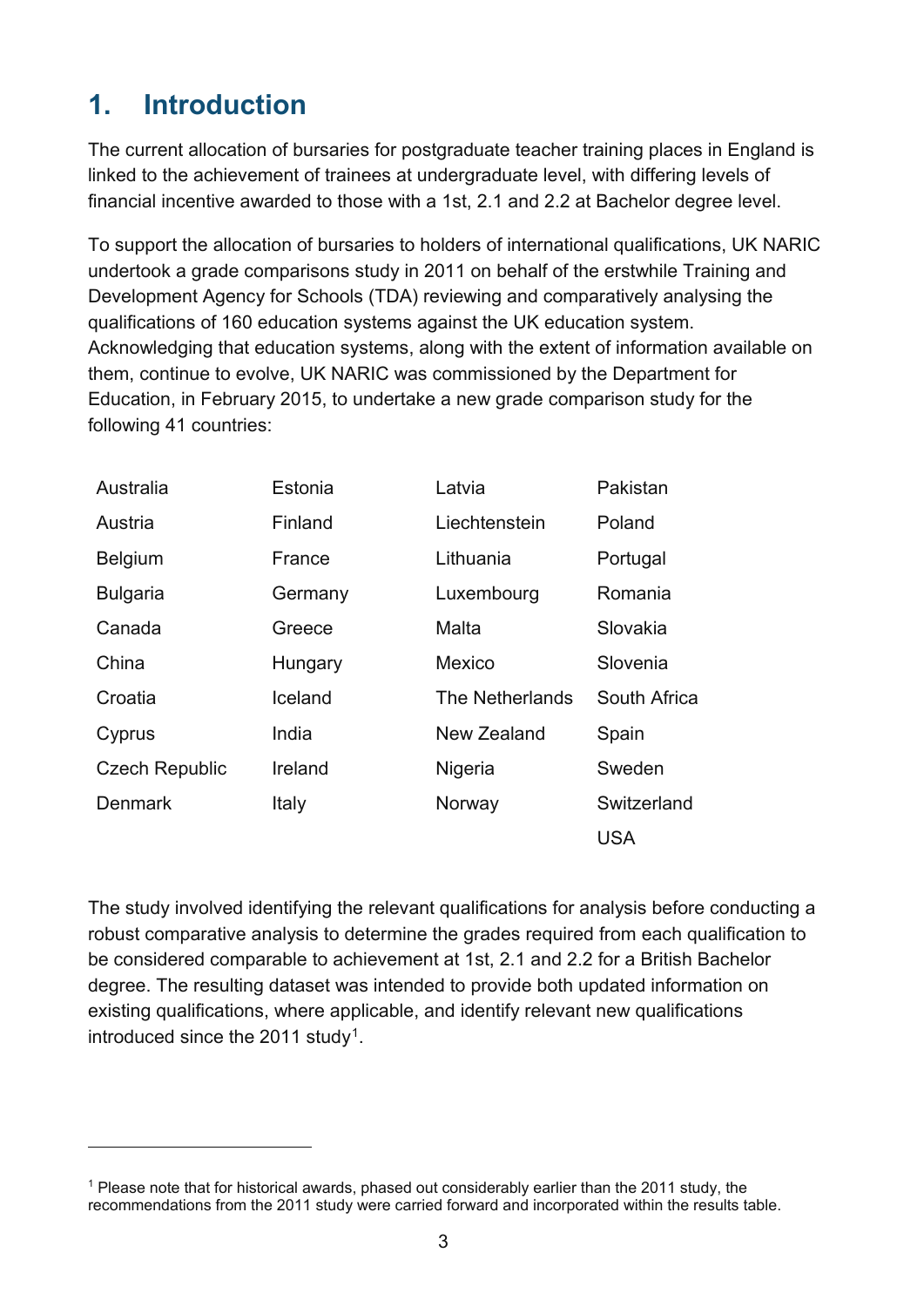# <span id="page-3-0"></span>**2. Methodology**

The methodology drew on the approach applied during the 2011 grade comparisons study completed for the TDA: an evaluation process designed to be sufficiently flexible to accommodate for a wide variety of qualification types and grading systems whilst maintaining transparency and robustness to ensure the reliability of the grade comparison recommendations.

## <span id="page-3-1"></span>**2.1 The methodological process**



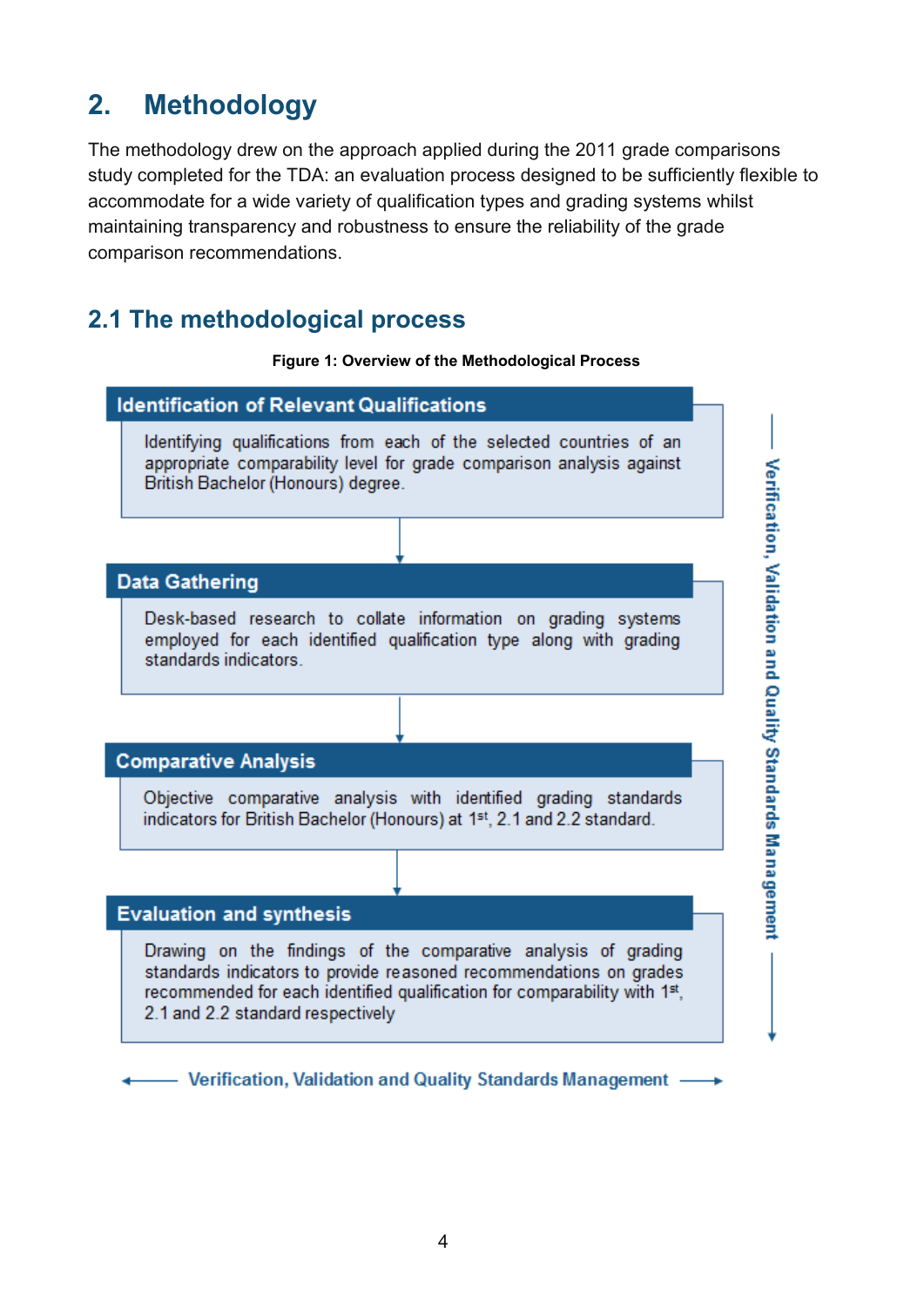### <span id="page-4-0"></span>**2.1.1 Identification of relevant qualifications**

This stage involved the identification of relevant international qualifications in the 41 selected countries. These were drawn from UK NARIC's *International Comparisons*, a comprehensive database comprising information on over 190 education systems and the qualifications offered within these. To ensure that evolving standards and changing education provision are acknowledged and fairly reflected in the evaluation process, all information on *International Comparisons* is subject to a rolling programme of updates.

#### **2.1.1.1 International Comparisons: the evaluation process**

The comparability statements provided in *International Comparisons* reflect how international qualifications compare to national qualification standards in the UK and have been determined through consideration of the following qualification components:

- Entrance requirements
- Programme duration
- Programme structure and content
- Modes of study and assessment
- The status of the awarding institution, i.e. whether it is accredited/recognised by the appropriate authority in the country of origin and as such, subject to external quality assurance
- The standing of the qualification within the country's education system, i.e. whether it constitutes a national standard and/or forms part of the national qualifications framework / national education system; together with the progression routes available for qualification holders on completion, such as access to Master's degree programmes in the country of origin.

Once the above core qualification components have been reviewed, international qualifications are benchmarked against the UK NARIC Band Framework. Based on the qualification-related eligibility criteria for a bursary and the scope of this study, grade comparison analysis was conducted for relevant qualifications falling at Level 10 of the UK NARIC Band Framework: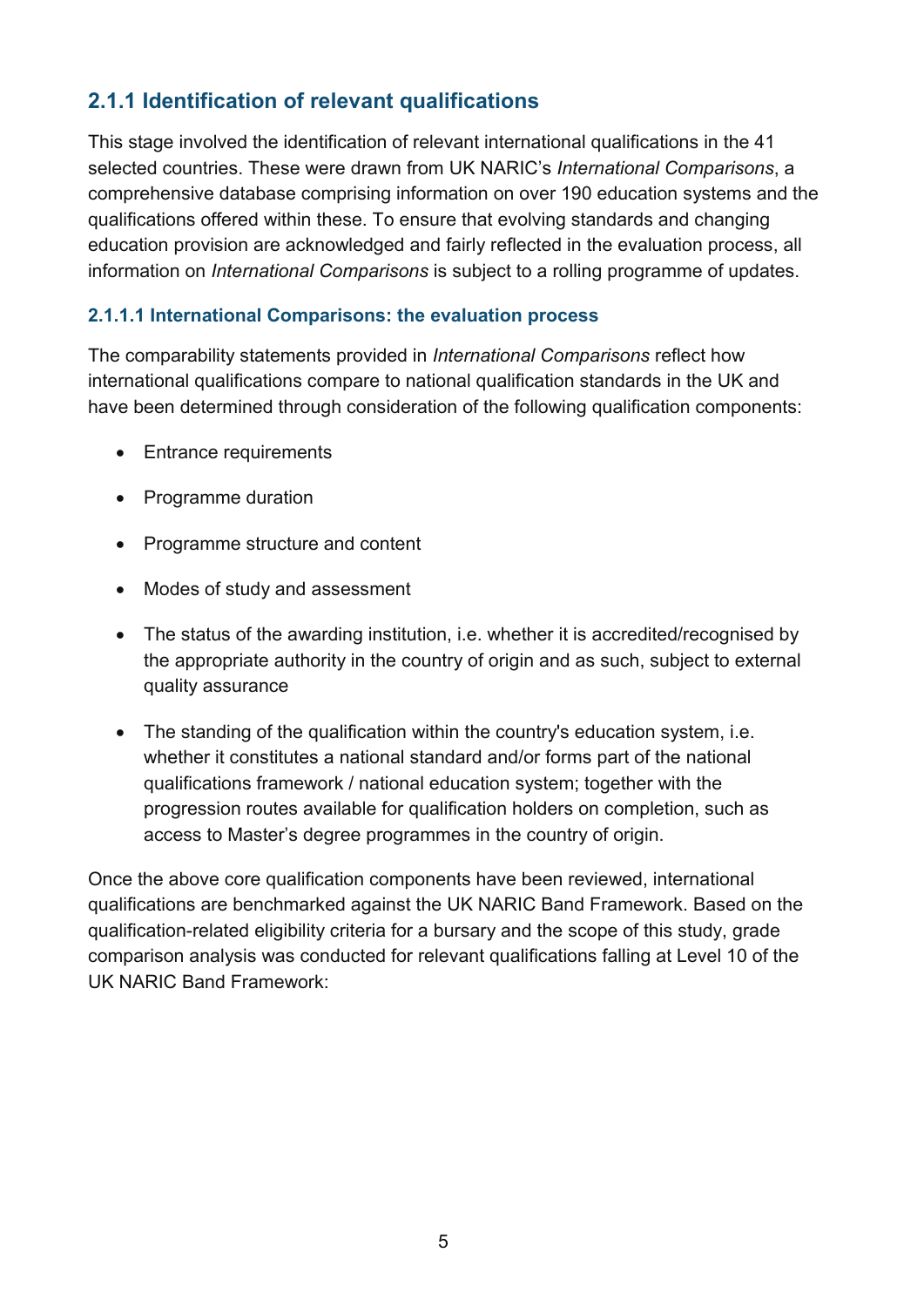| <b>NARIC</b> | <b>Band Descriptor</b>                                                                                                                                                                                                                                                                                                                                                                      | <b>Relevant Comparison</b>                                                                                                                                                                                                                           |
|--------------|---------------------------------------------------------------------------------------------------------------------------------------------------------------------------------------------------------------------------------------------------------------------------------------------------------------------------------------------------------------------------------------------|------------------------------------------------------------------------------------------------------------------------------------------------------------------------------------------------------------------------------------------------------|
| <b>Band</b>  |                                                                                                                                                                                                                                                                                                                                                                                             | <b>Statements</b>                                                                                                                                                                                                                                    |
| 10           | "Qualifications that enable holders to<br>use their detailed knowledge and<br>understanding to develop appropriate<br>methodologies and apply appropriate<br>techniques to complex problems and<br>issues within a specialised subject or<br>discipline. Individuals have complete<br>autonomy and are able to use initiative<br>in professional situations which are<br>subject to change" | Comparable to British<br>Bachelor (Honours) degree<br>standard<br>Comparable to British<br>Bachelor degree standard,<br>offering access to the<br><b>FHEQ [Framework for</b><br><b>Higher Education</b><br>Qualifications] second<br>cycle of study. |

Qualifications considered comparable to British Bachelor (Ordinary) degree standard were not included to grade comparison analysis on the basis that they were not considered to fulfil the Honours requirement specified by the NCTL for a bursary at 1st, [2.](#page-5-1)1 and 2.2 levels<sup>2</sup>

The evaluation criteria and process used to evaluate international qualifications is published in UK NARIC's [Code of Practice,](https://www.naric.org.uk/naric/Code%20of%20Practice/default.aspx) available on the UK NARIC website.

## <span id="page-5-0"></span>**2.1.2 Data gathering and comparative analysis of grading systems**

Following the identification of relevant international qualifications, desk-based research was undertaken to identify the following information for each qualification, where available:

- Grade distribution data
- Grade descriptors

 $\overline{a}$ 

• Postgraduate admission requirements in the home country and the UK.

The corresponding data for the UK was collated and summarised as part of the methodological development.

<span id="page-5-1"></span><sup>&</sup>lt;sup>2</sup> At the time of writing, a specific bursary was available to those that had successfully passed a Bachelor (Ordinary) degree. Achievement of an international qualification comparable to British Bachelor (Ordinary) degree standard can be demonstrated through a UK NARIC Statement of Comparability.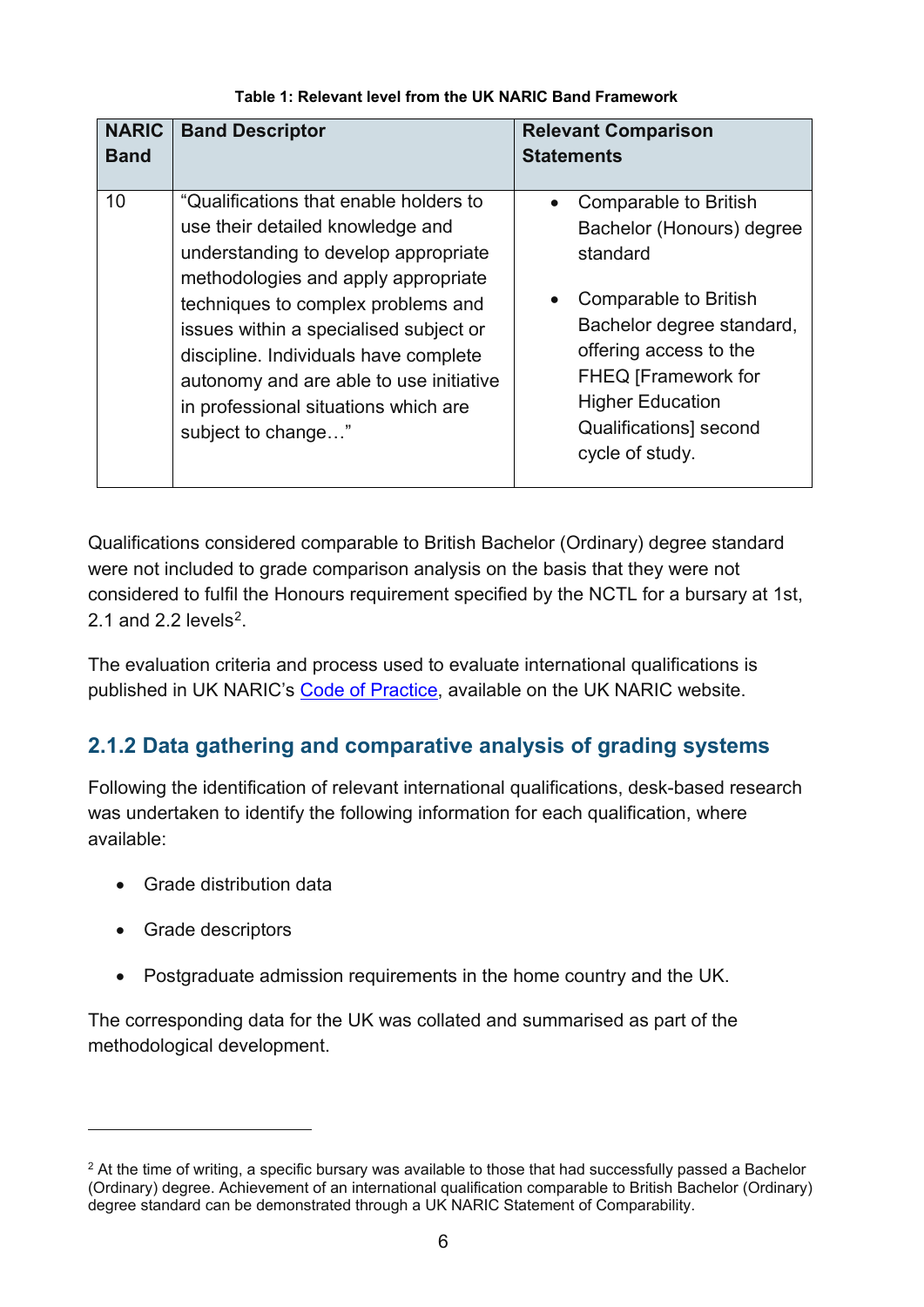#### **2.1.2.1 Grade distribution data**

Grade distribution data provides a useful indicator of grade comparability between international education systems by enabling comparison of the proportion of students achieving each grade. In the context of this study, this enabled UK NARIC to consider how the proportion of students achieving the highest grade / classification in one system compared with the proportion of students achieving the highest classification (a 1st) in the UK. This was similarly used to compare levels of achievement to a UK 2.1 and 2.2, by considering the relative proportion of students achieving these grades and above.

In some countries, grade distribution data is collated at a national level, whilst in others it is only collated at institution level. Where available, national data was used for the analysis; for other countries grade distribution data from a sample of institutions was used.

UK grade distribution data is collated at a national level by the Higher Education Statistics Agency (HESA). UK NARIC used the full UK statistics (encompassing both fulltime and part-time study modes and UK- and non-UK domiciled students) and calculated the proportion of students achieving 1st, 2.1, 2.2 as a percentage of the total number of students achieving a classified Bachelor (Honours) degree<sup>3</sup>.

When drawing comparisons, fail data (the proportion of students failing to obtain a pass grade) was omitted and proportions obtaining each grade calculated as a percentage of the total number of students passing.

#### **2.1.2.2 Grade descriptors**

 $\overline{a}$ 

Grade descriptors (specifically, outcomes-based descriptors) refer to the requirements/standards a student must meet for the award of a particular grade. These provide a valuable indication of what is meant by a given grade, which can then be compared against grade descriptors for 1st, 2.1 and 2.2 in the UK.

As autonomous institutions, UK universities are responsible for establishing their own standards of performance required for achievement of a 1st, 2.1, 2.2, 3rd and pass<sup>4</sup>. As such, for the purposes of this study, UK NARIC considered grade descriptors from a range of UK universities and collected examples of expected competencies at 1st, 2.1

<span id="page-6-0"></span><sup>&</sup>lt;sup>3</sup> HESA statistics contain numbers for those achieving unclassified degrees and other first degree data submitted without a classification. To enable meaningful comparison with international data, UK NARIC calculated distribution in relation to classified degrees only.

<span id="page-6-1"></span><sup>4</sup> QAA, 2013. *The UK Quality Code for Higher Education. Part A: Setting and maintaining academic standards*.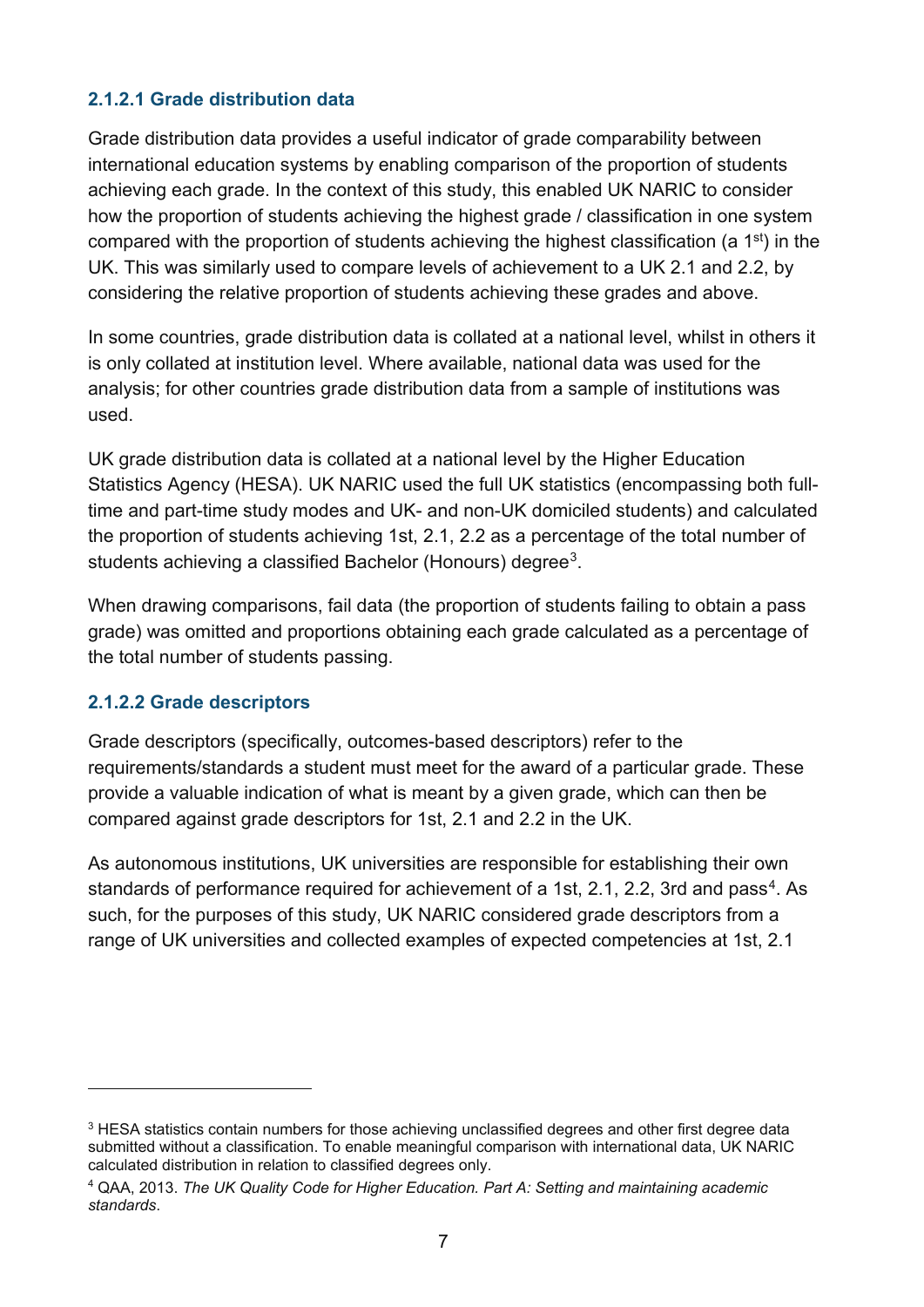and 2.2, grouping these into two categories: (i) subject knowledge, understanding and application; and (ii) analysis, synthesis and evaluation<sup>[5](#page-7-1)</sup>.

For international qualifications, generic grade descriptors (i.e. those applied across all faculties in a given institution) were sourced, where available. Where further detail was required, a range of faculty- and programme-specific descriptors were reviewed and cross-referenced. Accounting for the fact that terminology used in grade descriptors would likely vary between institutions, UK NARIC sought to identify commonalities in order to discern the broad skills expected at each level of achievement in each country.

By comparing international qualification grade descriptors against those identified for British Bachelor (Honours) degree, UK NARIC determined how the level and range of knowledge and skills expected at a given grade compare to the expected skills at each grade in the UK system.

#### **2.1.2.3 Postgraduate admission requirements in the home country and the UK**

To inform admission decisions for postgraduate courses, a considerable number of UK universities have developed country-specific entry requirements in terms of qualifications and their associated grades. It is understood that these have been informed, in part, by the level of knowledge and skills demonstrated by international applicants and their suitability for study at postgraduate level in a UK academic context. For example, a university may request a score of 75% or above in the individual's undergraduate degree from a particular country having determined this to provide suitable indication of applicant's abilities to meet the demands of a British Master's degree. As such, countryspecific postgraduate entry requirements of a sample of 20 UK universities were collated. To provide context to the international requirements, the admission requirements for holders of a UK degree were also considered, as this provided an indication of the general standard of admission for a given university.

#### <span id="page-7-0"></span>**2.1.3 Establishing grade comparability**

 $\overline{a}$ 

The above three indicators were selected to provide a combined quantitative and qualitative approach to the grade comparison analysis. It is important to note however, that, as anticipated, there were countries and/or specific qualifications, for which data was not available on one or two of the indicators at the time of writing. In such cases, greater emphasis was placed on the remaining indicator(s).

It is also important to highlight that some international qualifications have restricted / highly competitive entry (more so than that of other national qualifications) and often low retention rates meaning that, in addition to the three indicators outlined above, further

<span id="page-7-1"></span><sup>5</sup> Given that this study aims to identify recommended grades, comparable to achievement of a 1st, the examples selected for the award of a 1st represent the minimum threshold level descriptors for a 1st (typically attributed a 70-79% grade) rather than the full grade range (70-100%).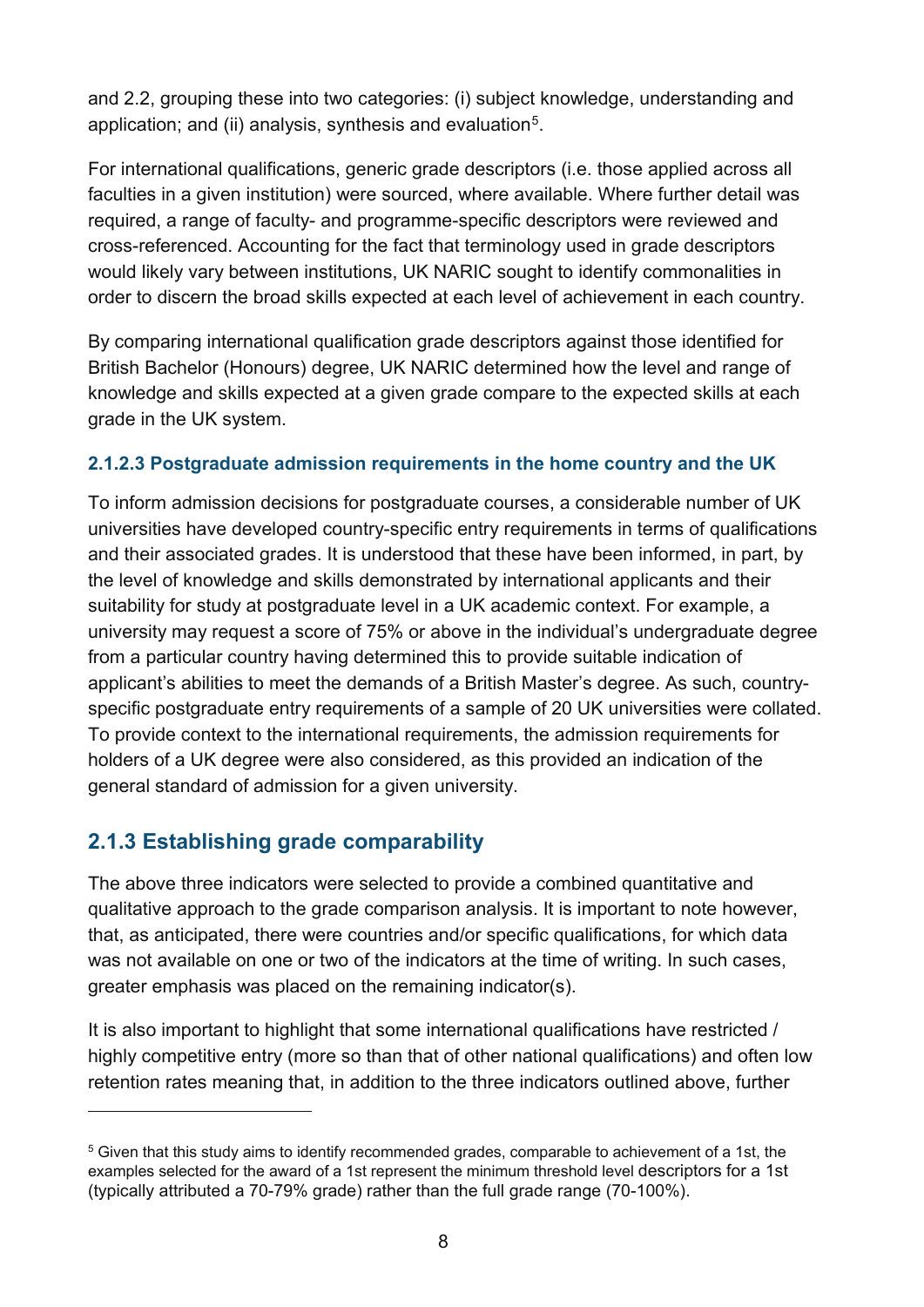analysis of programme entry requirements, learning outcomes and progression was required.

In most cases, recommendations pertain to the minimum final grades comparable to a UK 1<sup>st</sup>, 2.1 and 2.2. In the course of the research and analysis, it was identified that in some of the selected countries, qualifications may be graded on a pass/fail basis and/or have no (further) overall grade specified. There were also instances where an international qualification was found to have fewer, broader classifications than those available for UK degrees.

In the first case, comparing the 'pass' classification alone would only enable comparison to a UK 2.2 at most, and only where there is sufficient evidence that the minimum pass standard is above a UK 3<sup>rd</sup> class standard. In the second case, this would similarly mean that those who may have performed at a standard comparable to a UK  $1<sup>st</sup>$ , for example, would not be immediately identifiable from the overall classification.

In order therefore to identify the level of achievement required to compare to a UK 1<sup>st</sup>, 2.1 and 2.2, UK NARIC made recommendations in the following ways:

#### • **A recommended grade average**

Individuals and ITT providers should then calculate the (weighted) average grade from the individual's transcripts. Any assessment/modules graded on a pass/fail basis should be excluded from the calculation.

#### • **A recommend minimum number / proportion of credits at a particular grade**

This approach was taken where multiple grading systems are used within one qualification. This would similarly require individuals and ITT providers to review the individual's transcript and identify whether the recommended number / proportion of credits with the recommended grade(s) had been achieved.

In cases where there was no reliable means of comparisons to each of the UK first degree classifications; whether due to significant differences in the structure, grading systems or grading methods of a particular international qualification, or due to the availability of information, UK NARIC has benchmarked the qualification as a whole to a specific grade in the UK, for example identifying a grade as 'at least comparable to a 2.2'.

**For all enquiries on the project and the allocation of bursaries for postgraduate initial teacher training, please contact the ITT funding team at the Department for Education**, [ITT.funding@education.gov.uk.](mailto:ITT.funding@education.gov.uk)